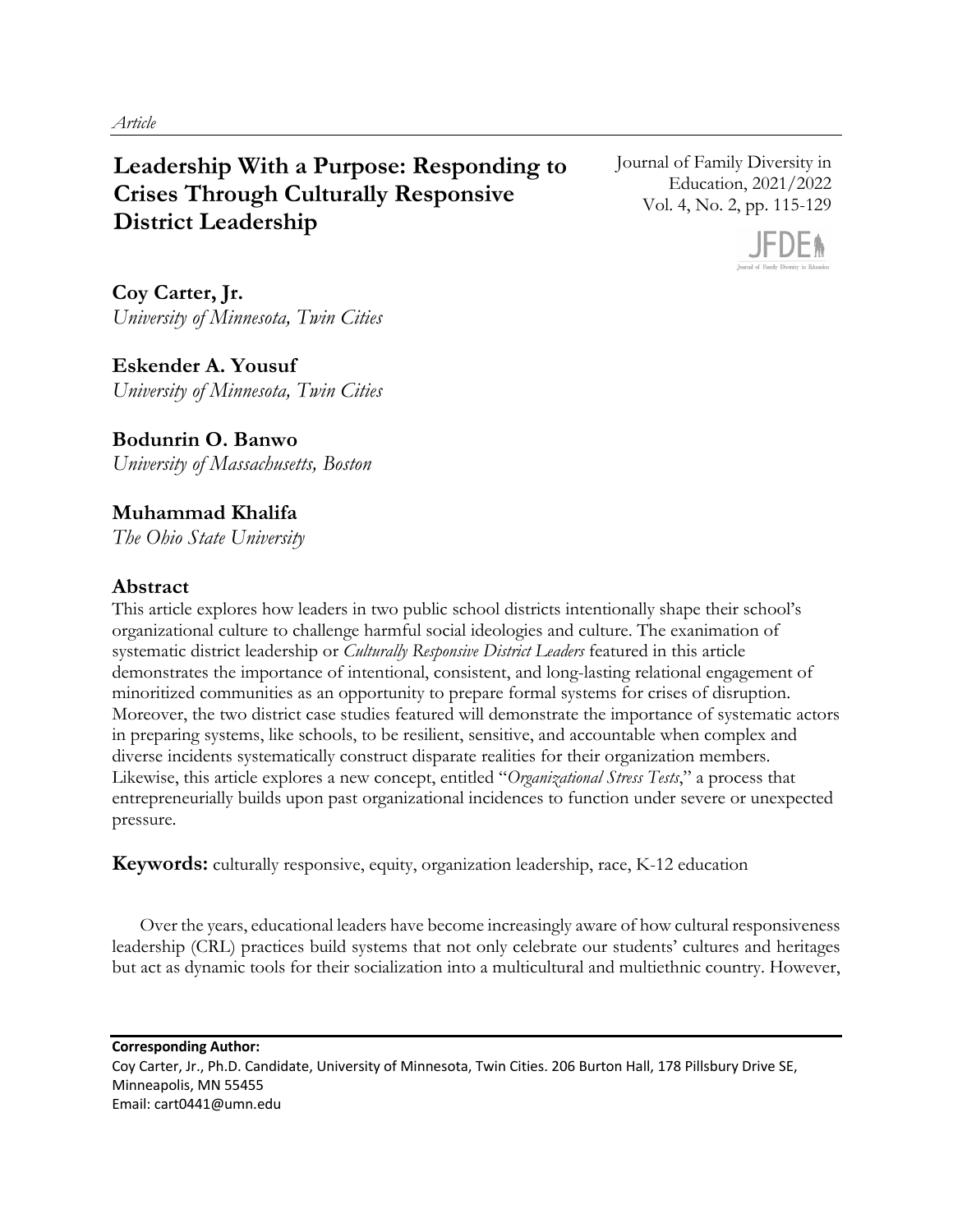despite CRL's increasing popularity at the district level, some leaders fail to grapple with how harmful social ideologies and culture enter into their formal system, and they often fail to define how their marginalized students experience its cultural productions (Demerath, 2000; Piert, 2015; Wilderson III, 2014). Watkins (2001) and Apple (2004) regard the concealment and underestimation of ideology as our society's failing to see or care about how notions such as "social constructionism" are operationalized as apparatuses to control weaker members of our community. Watkins uniquely identifies this concealment as the machinery by which our society's dominant members reproduce and influence the social roles and expectations we see materializing daily at the district level (Berger and Luckmann, 1967; Watkins, 2001).

Although the machinery of social constructionism is an essential concept for this article, we regard leaders who recognize the beneficial nature of confronting social conventions such as race, creed, and gender differences as seeing entrepreneurial opportunities to disrupt. Moreover, we regard these leaders as building the sociocultural system power and experience needed to challenge organizational inertia (Gilbert, 2005). The educational leaders featured in this article demonstrate the importance of intentional, consistent, and long-lasting relational engagement with communities to prepare for and manage crises such as COVID-19 and the social challenges that follow. The featured district leaders recognize that their focus on engagement is a process of forward-thinking capacity building that intentionally prepares their organization for resiliency. This is especially important when complex and diverse incidents from "a failed COVID response to the rise of white nationalism" systematically construct disparate realities for members of their organization. Drawing on Culturally Responsive Leadership (CRL) as the theoretical framework to analyze district leaders' responses, this article builds on the previous work of Culturally Responsive School Leadership (CRSL) and uses two case studies as examples of what authentic Culturally Responsive District Leaders (CRDL) should look like when CRL is systematically integrated into practice.

This article is shaped around two questions that examine how school district leaders respond and adjust to crises and conflicts driven by changing community demographics. The first question explores how school leaders develop their school culture through existing relationships with marginalized communities to manage organizational crises. The second question examines how school leaders without prior relationships to families and communities respond to racial incidents, conflicts, and injustices. This article contributes to the literature on school leadership by investigating how two school leaders—one from Pogonia Hills and one from Dakota Public Schools (DPS)—build institutional CRL capacity through intentional and critical self-reflective practices designed to disrupt negative notions of marginalization. In these two case studies, we systematically examine how harmful social attitudes shaped by social differences, histories, and stereotypes are repaired and excised out of the formal system by two organizational leaders we describe as CRDLs.

The first case study from DPS examines Jessica Dawson's 30-year history of intentional CRL practice. We focus on how she infuses practices of equity and cultural responsiveness into every aspect of her district, transforming how students, teachers, and leaders understand inclusion and cultural differences. The second case study explores Pogonia Hills Public Schools' novice district leader in the early stages of CRL implementation. In this case study, Karen Williams demonstrates how the beginning stages of culturally responsive leadership shift the organizational trajectory toward critical reflection patterns that uncompromisingly examine how culture and race influence student experiences and engagement. Although both cases are examples of CRDL, both leaders are in different phases of CRL and require a leadership praxis that is responsive to a particular time and space.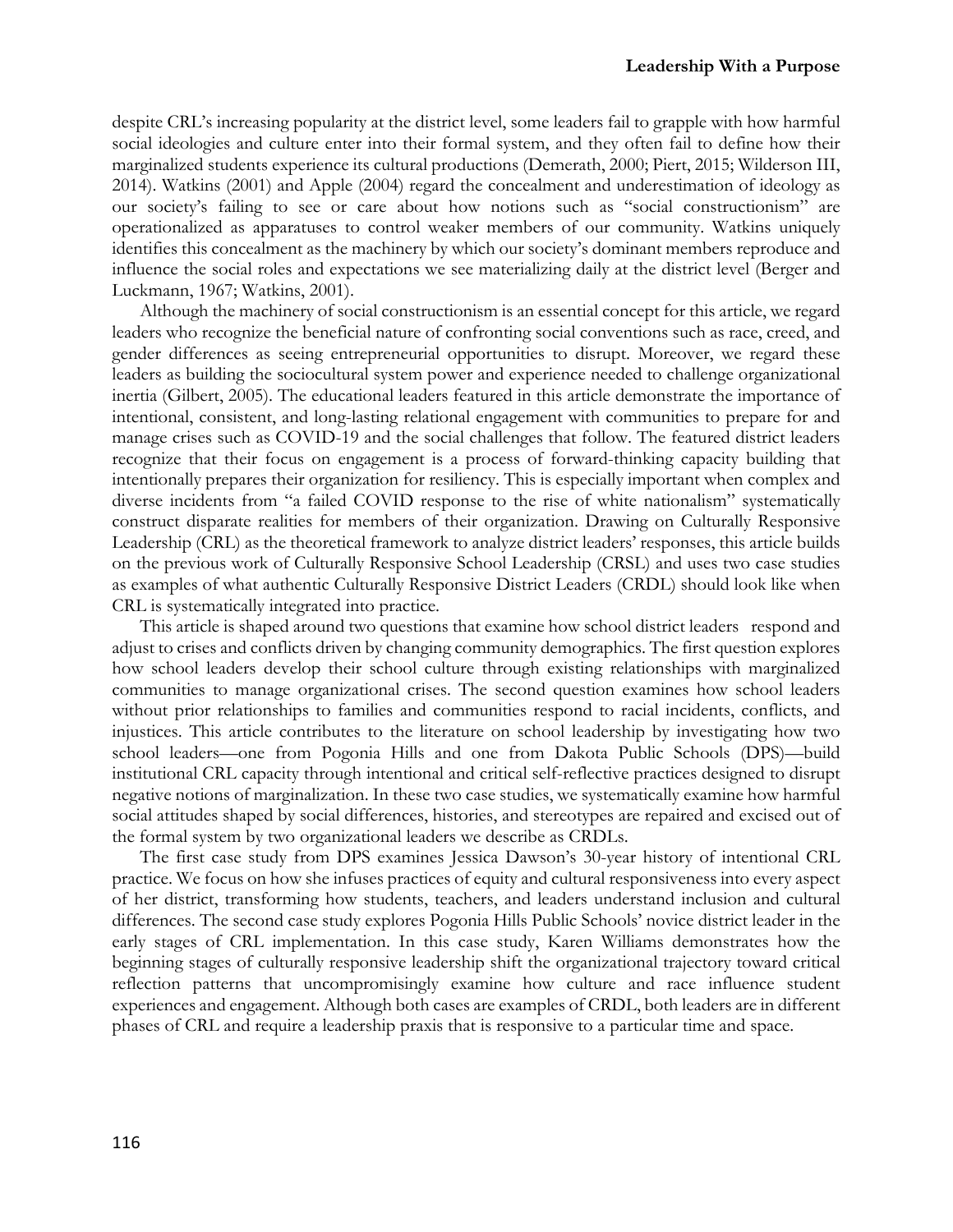### **Literature Review**

#### **Understanding Organizational Impacts/Influences**

In recent decades, sociologists have examined how complex organizations are influenced and affected by race and racial histories. Stinchcombe's (1965) classic paper "Social Structure and Organizations" argues that organizational formation is influenced by external environmental forces that persist long after an organization's foundation. Furthermore, Stinchcombe describes the process of imprinting, the idea that the past influences the present, and highlights how organizations are defined and affected by their foundation. If organizational leaders seek to eliminate histories of negative imprinting, they need to purposely work within organizations to identify and repair histories of harm (Marquis & Tilcsik, 2017).

Although Stinchcombe primarily focuses on the industrial level of organizations, he nevertheless offers a lens for seeing how traditions of white supremacy and social domination are embedded into formal organizational cultures and passed down through the multiple cycles of organizational participants. Similarly, March (1991) views organizational learning, particularly technical features such as the "usage of Best Practices and memo-ing," as a way for organizations to learn from past mistakes. In other words, organizations should preserve cultural cues that can inform future members of the organization by sending information to them across time. For March, this transforms the organization into a living breathing object, capable of remembering and learning through multiple cycles of participants (Groysberg, Lee, Price, & Cheng, 2018).

#### **Culturally Responsive Leadership**

Scholars of CRL regard their approach to school leadership as a process of influencing and expanding the school's cultural context by addressing all students, parents, and teachers' cultural needs. For example, Khalifa (2019) observes culturally responsive school leadership as a beginning stages of critical reflection tasks that promote an inclusive and open school culture. The goal is that marginalized students would understand, recognize, and find safety within this culture. Moreover, he imagines these leadership vanguards as having an active and connective presence with the community members they serve. In other words, a culturally responsive leader is a forward-thinking person who understands that organizations and power continuously shift and change over time. This requires a strong leadership disposition and awareness of school and social contexts, particularly when responding to the needs that accompany cultural and social shifts (Khalifa, Gooden, & Davis, 2016; Shields, 2019).

From a structural perspective, CRL is a necessary tool to respond to our nation's diversifying schools. For the first time in US history, public schools now serve more non-white students than white students. Even as this demographic reality begins to inform the field of education, teachers remain predominantly white women, and the leaders are mainly white men. Some argue that these leaders lack the capacity to initiate the dynamic processes needed to interrogate and repair discourses surrounding race and diversifying communities. This is evident in the lack of disruption and the perpetuating of or acquiescing to deficit discourses and systems in mainstream schools that harm minoritize students through organizational reproduction. This is observed in discussion of the "opportunity/academic gap". Marginalized students are more often identified as having special education learning needs that are disassociated from academic metrics and instead tied to subjective interpretations of student behavior (Cortina, 2008; Eitle, 2016). They are disproportionately disciplined when violating the white, middle-class norms of colonial school culture. In turn, they receive more suspensions and office referrals than their white peers (Irby, 2014; Nowicki, 2018; Vavrus & Cole, 2002). This excludes them from classroom instruction which impacts the learning time and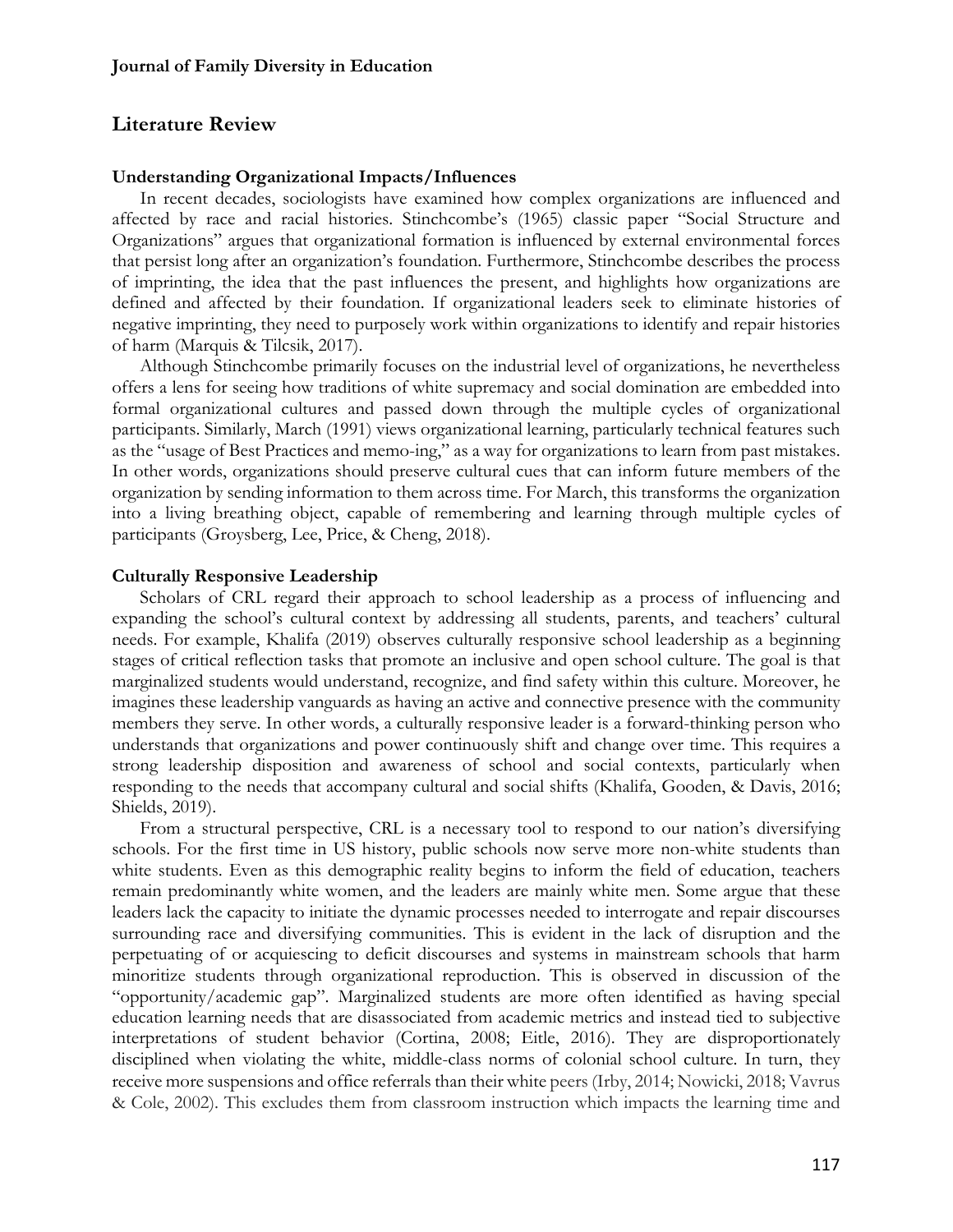teachers' and leaders' attention further contributing to being stigmatized as less academically successful than their white peers. Instead of addressing the systemic reproduction of racism and racial harm, school leaders continue to discuss an "unexplained" or "unaccounted for" gap in academic progress. As a result, a framework capable of engaging issue of diversity like is required (Young, Madsen, J., & Young, M. A. (2010)).

One of the most significant objectives for culturally responsive school leaders is to humanize minority youth both in and out of school. Culturally responsive leadership relies heavily on school leaders, as it is connected to their (anti-oppressive and culturally responsive) disposition and their ability to lead organizational change. More specifically, CRL must promote school climates that embrace minority youth and their identities. Scholars such as Banwo (2020) suggest the intentional implementation and promotion of culturally responsive pedagogies and organizational practices that establish communicable relationships with school officials, parents, and community members. Indeed, Khalifa (2018) believes that a leader must not only be critically self-aware but ready to employ administrative machinery to act on the information gleaned from "dual communicable relationships." While critical reflection is a crucial tenant of CRL, one must also show an understanding of one's biases and a willingness to use the organization's machinery to confront detrimental ways of viewing minority students through deficit framing and narratives.

#### **Parent and Cultural Liaisons**

One way that districts are creating culturally responsive and inclusive spaces for marginalized students is by tapping into their communities and hiring cultural liaisons (Howland, Anderson, Smiley, & Abbott, 2006). Cultural liaisons provide a community/cultural-centric knowledge and understanding that has long been excluded from formal school environments. They help bridge the gap for schools to confront the historical oppressions and language barriers that impact student learning and outcomes (Colombo et al., 2006; Villa, Thousand, Meyers, & Nevin, 1996). Different scholars also identify the role of cultural liaisons as a cultural broker (Weiss & Cambone, 1994) or buffer who serves as a "translator and a transmitter (Smiley, Howland, & Anderson, 2008, p. 342). As cultural liaisons are relatively new roles in schools, particularly in the US, the expectations and job descriptions for them remain unclear. A cultural liaison can be a parent, teacher aid, a community member, (Howland, Anderson, Smiley, & Abbott, 2006; Martinez-Cosio & Iannacone, 2007) or someone who is specifically hired to be a liaison.

The literature addressing the roles, expectations, and even locations (e.g., school level, district level, or contractor) of cultural liaisons is limited. However, previous studies have shown how cultural liaisons must be placed in a leadership role—formal or informal—to be able to enact notable change (House & Hayes, 2002; Nolan & Palazzolo, 2011). This is important to consider when identifying a leader's commitment, as only having/hiring a cultural liaison is different from placing them in a position of power or allowing them to meaningfully contribute to the desired and/or necessary changes. Cultural liaisons are also advocates for marginalized students. Martinez-Cosio and Iannacone (2007) discuss parent liaisons who can learn and navigate the unwritten and inaccessible rules to accessing adequate resources and make other demands to help their children. We argue that these qualities also apply to any cultural liaison, as many students do not have parent liaisons/advocates who are available to show up in classrooms or school spaces because they experience exclusion or have other responsibilities/priorities.

Having access to hidden processes and procedures that traditionally benefit well-served students and being able to share these "rules" with marginalized families allows a cultural liaison to become a potential advocate within the school. Lastly, cultural liaisons provide a shared cultural and community connection that a teacher or administrator cannot provide. Lane (2017) highlights the example of a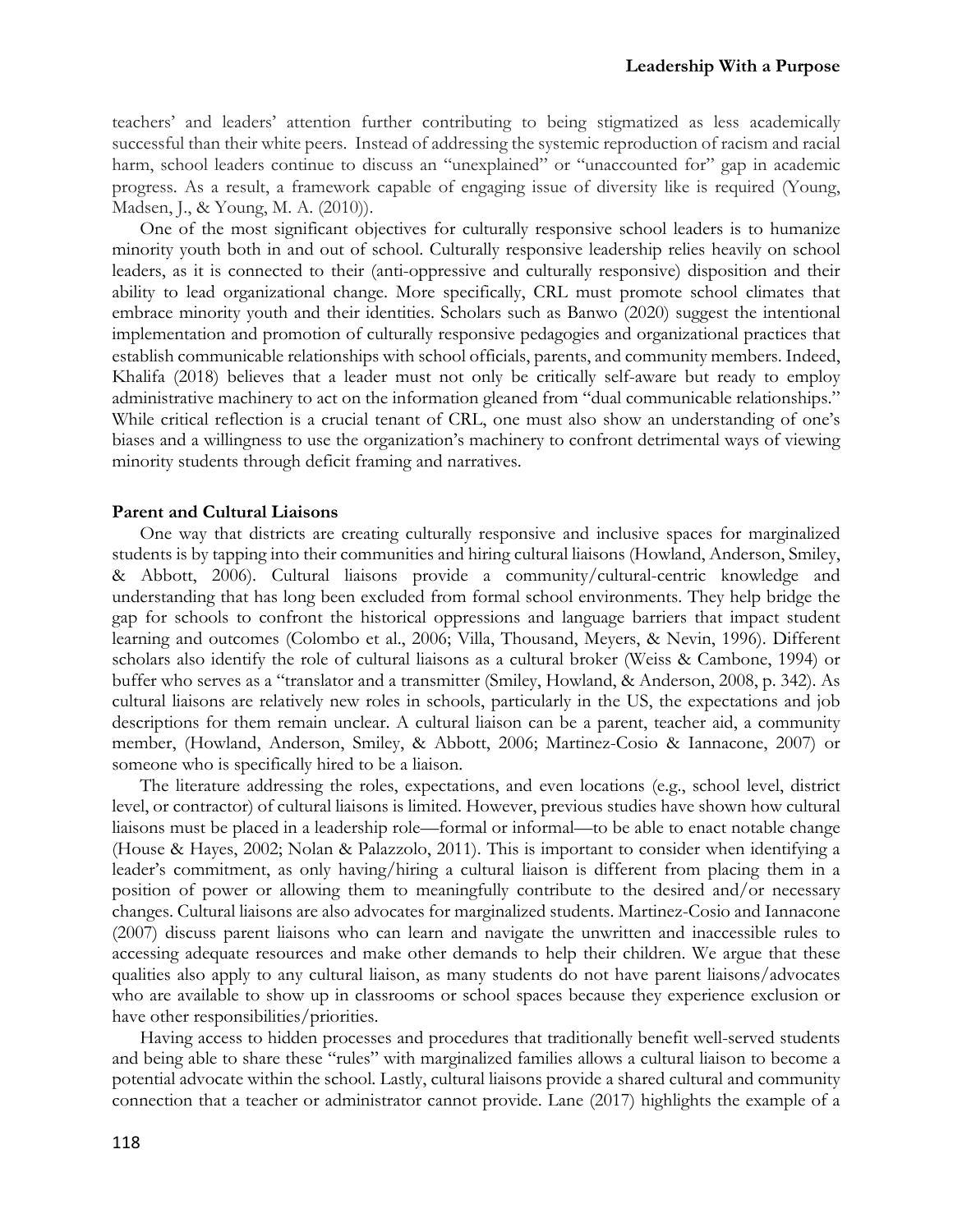teacher aide who, unlike teachers, can visualize and verbalize hidden procedures and practices for marginalized students and their families. Cultural liaisons can serve as conduits of clarity for marginalized communities (Martinez-Cosio, & Iannacone, 2007).

## **Theoretical Perspective: Culturally Responsive School Leadership**

 According to Khalifa (2018), leaders must promote schools that embrace the identities of minoritized youth, implement and promote culturally responsive pedagogy, and establish culturally responsive relationships with parents and community members. Khalifa (2018) argues that a leader's critical self-reflection recognizes both the history of marginalization of oppressed groups and the role leaders play in reproducing or contesting oppressive contexts. Leaders bear a unique responsibility for explicitly articulating how a school's organization will center students' concerns, particularly regarding cultural productions such as the inclusion and acceptance of minority students (Asante, 1991). The following four behaviors provide opportunities for promoting cultural responsiveness within a school:

1. **Critical self-awareness** focuses on the need to interrogate the ways that both leaders and their organizations contribute to, reproduce, or contest oppressive practices in schools (Gooden, 2005, McKenzie et al., 2008).

2. **Culturally responsive curricula and teacher development** require responsive leaders to support new curriculum and instruction modes that improve learning for and humanize minority students (Khalifa, 2018). This includes accessing community assets and experiential knowledge and ensuring their inclusion.

3. **Culturally responsive and inclusive school environments** address school climates and spaces and how they influence disparities in educational outcomes. Environments that affirm students' identities are critical, and school leaders should be able to leverage resources that foster embedded cultural affirmation (Dantley and Tillman, 2006, Riehl, 2000).

4. **Engaging students and parents in community contexts** incorporates adults outside the school as bearers of culturally appropriate knowledge. Thus, leaders establish routines for learning from the community and advocating for community knowledge, self-determination, and goals. This leads to a more culturally responsive education (Ishimaru, 2018) while also highlighting the place-based focus of CRSL.

## **Methodology**

Our inquiry used a multi-year (September 2016-March 2020) qualitative case study research design that involves both embedded observations and interviews with district and school administrators, teachers, students, and community members. The qualitative research approach is established based on the premise that organizational cultures, practices, and realities are socially constructed, complicated, and in constant motion. Our approach was guided by an interpretative and descriptive approach to social phenomena, particularly the meaning that people use to understand their world and their reality. In particular, we focus on how participants' personal racialized experiences, through knowledge and understanding of history or personal perceptions, are used as an organizational "meaning-making" device for social analysis (Croker, 2009; Elliott & Timulak, 2005).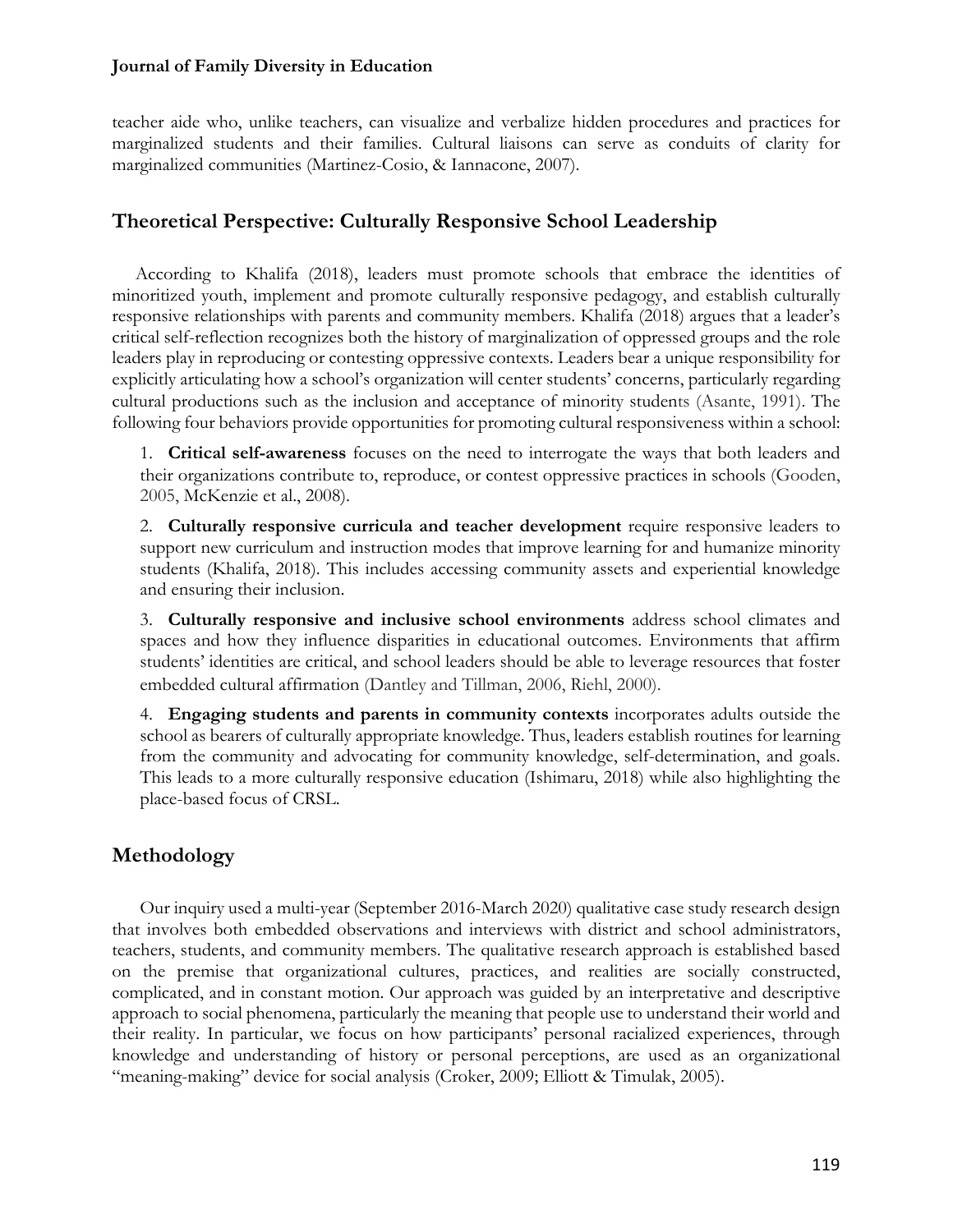We performed data analysis using a content analysis method. During the analysis, we developed sub-themes and interpreted them for each of the conceptual areas. The interviews were conducted during the years 2016-2020. The first and second authors administered the interviews. The interviews were digitally audio-recorded and transcribed for analysis purposes by the transcription service REV.com and Zoom Video Communications, Inc. audio transcription.

This study is part of two larger culturally responsive school leadership projects that sought to investigate how district leaders in majority white and minority school districts perceive and act upon social, gender, class, and ethnic differences. The first data source is a series of 60 in-depth interviews conducted over five years. The second data source is broken into two parts. The first part refers to data gathered from district-level student and teacher focus groups. The district recommended the focus group participants. The second part refers to information gathered from two years of youth-led participatory action research (YPAR) in both featured school districts.

#### **Research Questions**

1. In what ways are educational leaders who enjoy existing relationships with their school communities better positioned to manage crises such as COVID and failed state and federal responses to the pandemic?

a. How are they positioned to manage other issues, such as the rise of white nationalism and uprisings and protests against police brutality?

2. How do school leaders without prior relationships with or access to families, community members, and groups respond to such crises and/or other racial incidents, conflicts, and injustices?

#### **Study Background and Cultural Liaisons Context**

The cultural liaison program was adopted into the Midwest state regulations for special education in 2001. As envisioned by the state, the program serves to advocate for minority families and students to ensure equitable access to school and district services. According to the regulations, a cultural liaison refers to a person who is of the same racial, cultural, socioeconomic, or linguistic background as the pupil. The liaison also meets the following criteria:

a) provides information to the school's special team about the pupil's racial, cultural, socioeconomic, and linguistic background

al education team about the pupil's racial, cultural, socioeconomic, and linguistic background;

b) assists the team in understanding how racial, cultural, socioeconomic, and linguistic factors impact educational progress; and

c) facilitates the pupil's parents' understanding and involvement in the unique education process.

Ishimaru et al. (2016) have identified the typical cultural liaison (broker) position as one of fostering the conformity of non-dominant families to the existing professional norms. In contrast, DPS and Pogonia Hills Public Schools have expanded the state's expectations and incorporated a more reciprocal and challenging perspective that emphasizes student and family voices and focuses on equity and inclusion. Jessica and Karen regard student voices as an organizational tool that needs continuous examination through the development of healthy, culturally responsive relationships. For Jessica, Karen, and their districts, attention to student and family engagement has sought to infuse equitable affirmations and cultural responsiveness into every aspect of the district's culture and administrative practices.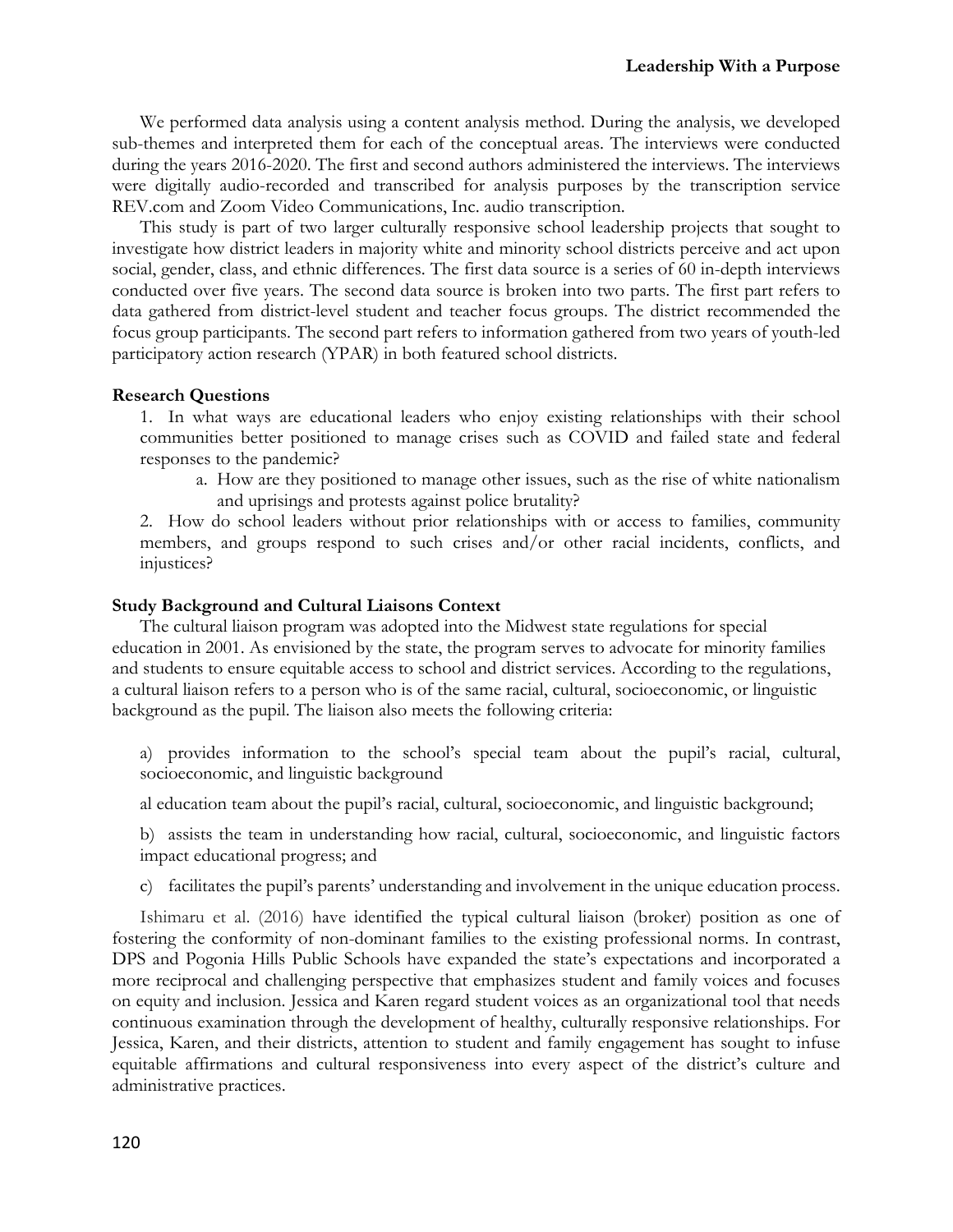Our case studies explore how district-level leadership enacts CRSL practices at a systemic level and transforms how organizational citizens experience and understand equity. Although Jessica and Karen regard their positions as opportunities to advocate for students and families, they also understand that their roles involve building the equity and inclusion capacity of their districts. This capacity building includes guiding teachers, students, and parents towards creating a district that fully values and respects all students' authentic cultural productions.

#### **Findings: Case Studies**

#### **Case 1: DPS - "20 years in, and I am still fighting"**

The DPS system's cultural liaison role has evolved from being a classroom helper to a professionalized position tasked with enacting significant cultural change to impact the school and its community. Over 30 years, the DPS system has developed this equity position to be somewhat distinct from other surrounding districts through their intentional focus on community connectedness. Their equity professionals have a shared cultural affinity with marginalized student populations (Weiss & Cambone, 1994). Moreover, the district views this intentional organizational practice as one that allows senior leadership an authentic and direct pipeline to the marginalized communities they have identified for interventions.

Jessica Dawson, a veteran administrator and head of DPS's Office of Equity and Inclusion (OEI), has been the driving force behind DPS's culturally responsive work since her arrival in the district 20 years ago. Although the OEI's cultural liaison program is not her original idea, she has shaped and expanded the program into one of the most dynamic and respected cultural responsiveness programs in the state. Throughout Jessica's tenure, she has cultivated her district's equity approach through her team's care for and responsiveness towards marginalized voices. Jessica regards student voices as a critical, culturally responsive tool that needs to be continuously examined through the development of healthy, culturally responsive relationships with students.

Moreover, for Jessica and DPS, this work has sought to infuse equity and cultural responsiveness into every aspect of the district and transform how students, teachers, and leaders understand inclusion and cultural differences. We perceive DPS's work as the district seeing and acting on "negative" and "racialized" organizational experiences, which we regard as commonplace in systems that are struggling with constructing healthy, culturally responsive environments (Asante, 1991). Jessica's practice of CRDL is unique within an educational landscape that fails to regard minority students' voices as significant warning signs of a lack of responsiveness. Through everyday interpersonal and organizational interactions, students and families transmit messages about their social and emotional position in the broader system. Jessica and her district recognize that these interactions serve as social cues for her office to gauge students' and parents' experiences and expectations. Her liaisons' development of their fine-tuned insight permits them to form deep, close relationships with students and families that help them improve learning outcomes and student socialization.

#### *Listening to Social Signals*

An essential goal for Jessica's team is creating institutional communication pathways between leadership and the broader organizations through which marginalized parents and students can express concerns for needed changes. For example, Jessica recounted a story about one of her parents being so upset with her son's school that she would place a tissue in the form of a Ku Klux Klan mask on the table during her school meetings. Although the relationship had deteriorated before Jessica was involved, it concerned her that the school's leadership team could not mediate this obvious racialized situation. The mother's nonverbal signals concerned Jessica and required her to step in and resolve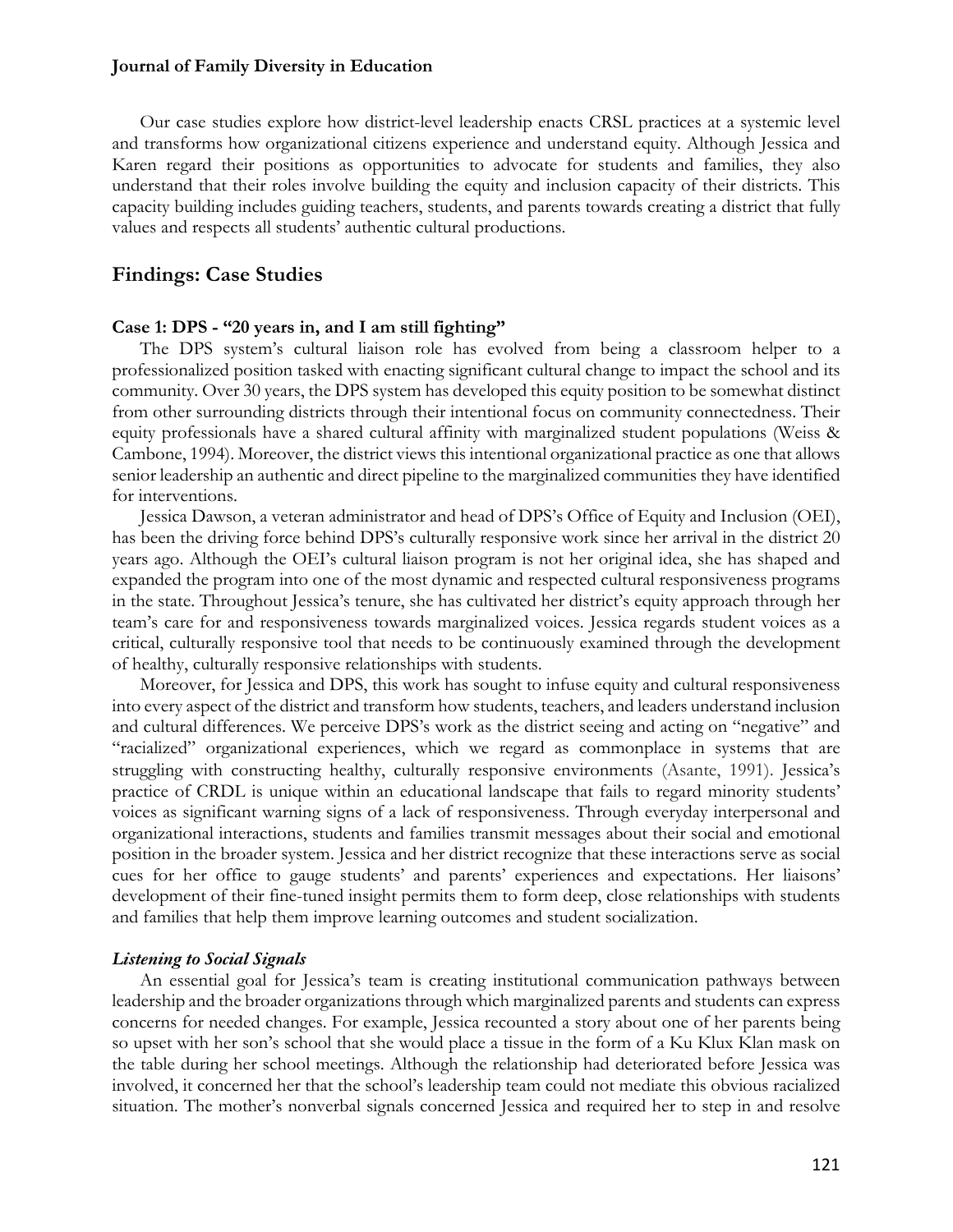the problem. Jessica explains how she had formed a relationship with the mother's son, which allowed her to approach the mother as more of a friend: "before I had the first meeting I saw what she was wearing, and I said you go to a meeting like that…don't you have a coat outside…she went out and put on something. She came back in. She said nobody has ever said anything to me like that, but I know they were thinking it…and we laughed about that*.*"

Jessica's breakthrough was only possible because she had worked with this family and demonstrated that she was coming from a place of sincere concern for the mother's son. The mother, according to Jessica, was not being heard or valued. Moreover, she did not have a person to trust or be honest with her. Jessica stated that "every time she threw that tissue on the table…I would swipe it off." Jessica's office focuses on capacity building and examining their district's culture, histories, and practices when it fails to be flexible and inclusive of its marginalized members. During our conversation, Jessica spoke about school leadership teams sometimes stop trying, blame external influences for their roadblocks, or assume marginalized people are reluctant to engage when students and families send social signals. Moreover, she believed these moments difficulties were times for growth and should be embraced and built upon.

#### *Culturally Responsive District Leadership*

Jessica regards social signs, one of the driving forces of DPS's equity policy, as an opportunity to act systematically to find the correct pathway for improvement. Moreover, over her tenure in the OEI, her eight-person team has cultivated relationships with students and teachers that have helped bridge the cultural gaps between families and the school district. The DPS team views this work as a crucial policy and organizational tool that effectively builds trust and the organizational capacity to overcome inevitable racialized roadblocks (i.e. organizational stress test and forward-thinking capacity building).

Moreover, Jessica and her office regard their position as "advocates" as an opportunity for the district to celebrate and strengthen students' overall schooling experience and embrace their differences. Jessica's approach is to not only improve the schooling experience for students on the ground but also increase her district's organizational capacity through the development of culturally responsive leadership skills of her district. She seeks to empower employees who "get the importance of equity" and who will one day be the leadership core of the district. For example, when we closed our interview, Jessica recounted concerns she has had with white female teachers targeting Somali male students for exclusionary discipline practices because of a pervasive belief that Muslim men do not fully respect women.

According to Jessica, when this problem was first raised as an equity concern, she had trouble explaining to the close-knit Somali community the racial and cultural nuances of the US. That they needed to be on guard for essentialist thinking from teachers and be prepared, if need be, to challenge a fight for a free and equitable education for their children. We recount this story because DPS's Somali cultural liaison was the first point of contact for Somali students at risk from teachers' essentialist thinking. Moreover, this Somali cultural liaison first brought the issue to Jessica, a senior district administrator. This liaison also was the first one to investigate, advocate, and make steps to disrupt the essentialist attitudes that the students and families found harmful.

Due to their socialization, the teachers from Jessica's story brought their racism and essentialist ideas about Somali, black, and Muslim students into DPS. Furthermore, this initially unchallenged view of students by school staff served to intentionally construct a malicious and harmful social reality. Without Jessica and her team's strong relationships with minority families, this issue would have likely continued unabated.

While the teachers' behavior was undoubtedly damaging to the black and Muslim students in the schools, this issue also relates to deeper concerns. The teachers denied the students an opportunity to be a part of the broader community as their authentic cultural selves. Moreover, for DPS's equity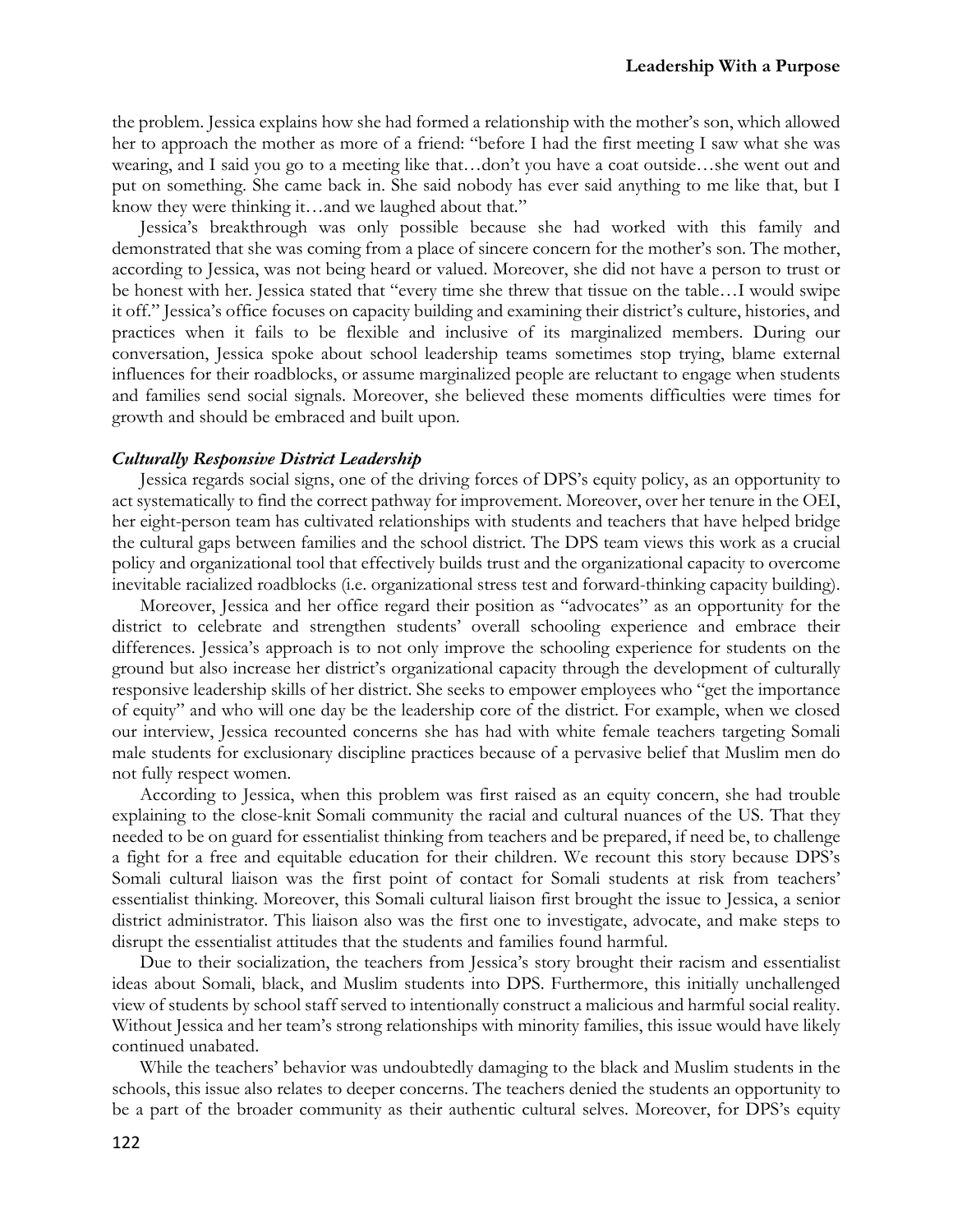agenda, these practices served as a reminder of how far their district has come and how far they must still go. Jessica stated that:

I'm relational. I build relationships with people, and my heart is really with kids. It really is because I know what it feels like to be sad. I know what it is like to be different, to be called ugly, be called white when you are not, and be teased about your freckles...I have gotten to a point where I tell kids that, yes, it used to hurt, but guess what, it's all me*.*

#### **Case 2: New Leadership, New Beginnings and a New Shift towards Responsiveness**

As Karen Williams transitioned into her new position, she quickly recognized her district's lack of preparedness in connecting and creating healthy spaces for marginalized students and their families. Before moving to her new role as the "principal on assignment for equity improvement," Karen served three years in the district. This allowed her to become familiar with the gap in achievement and opportunity that separates marginalized students and their white peers. Consequently, in this new position, she was not surprised to hear about the pervasive practices of over-policing, stereotypes, and racialization of Black and brown students. Pogonia Hills is known for its demographics in a way that even the city's nickname refers to both its foundation as a majority white population and unique topographical features. However, as the district became more diverse due to school choice options and an influx of minority families, Pogonia Hills began experiencing a community and racial crisis fueled by antiblackness and pervasive exclusionary practices.

As Karen began to settle into her new position, she recognized how pivotal the changing demographics were in how Pogonia Hills approached gaps in student engagement. According to Karen, the structural translation from historically serving white middle class and affluent students to merely accounting for and welcoming marginalized students' as new residents and community members had not happened. Her training in CRSL practices allowed her to be critically self-reflective in assisting the district's treatment of and relationships with its growing marginalized student population

#### *Equity Audits as a Critical Reflection on Organizational Failure*

A significant component of equity audits is to elevate students' voices by focusing on their experiences and lived realities. Karen believed that it was paramount to share how the students understood racialized events in the district. Moreover, she also saw the process of equity audits as an opportunity for the leadership to begin seeing how a lack of organizational inclusion and cultural responsiveness seriously harmed their students. Although many of the findings were deeply disturbing, it was clear that the district had little to no relationships with existing minority students and their families.

Marginalized students in the district voiced that they could not be their authentic selves in their schools and classrooms. Additionally, students reported being chastised and bullied by their white peers when expressing their traditional and cultural practices. However, Karen was most disturbed by teachers and administrators simply ignoring racialized slurs and the inappropriate touching of other students. As a result of this negligence, students—Black students in particular—were forced to learn in an environment where white students could get away with racism. At times, white students would employ something identified as "the N-word pass"—fabricated permission by an unknown Black student to say the word "nigga" or "nigger" without consequence. Karen found that this practice deeply demoralized some students and challenged their ability to learn in a fair and healthy school environment.

 Although marginalized students were visible in the disproportionate discrimination and discipline they faced, they were invisible in the school curriculum and epistemologies discussed in the classroom. This was most relevant for Indigenous students who felt erased by the colonial curriculum.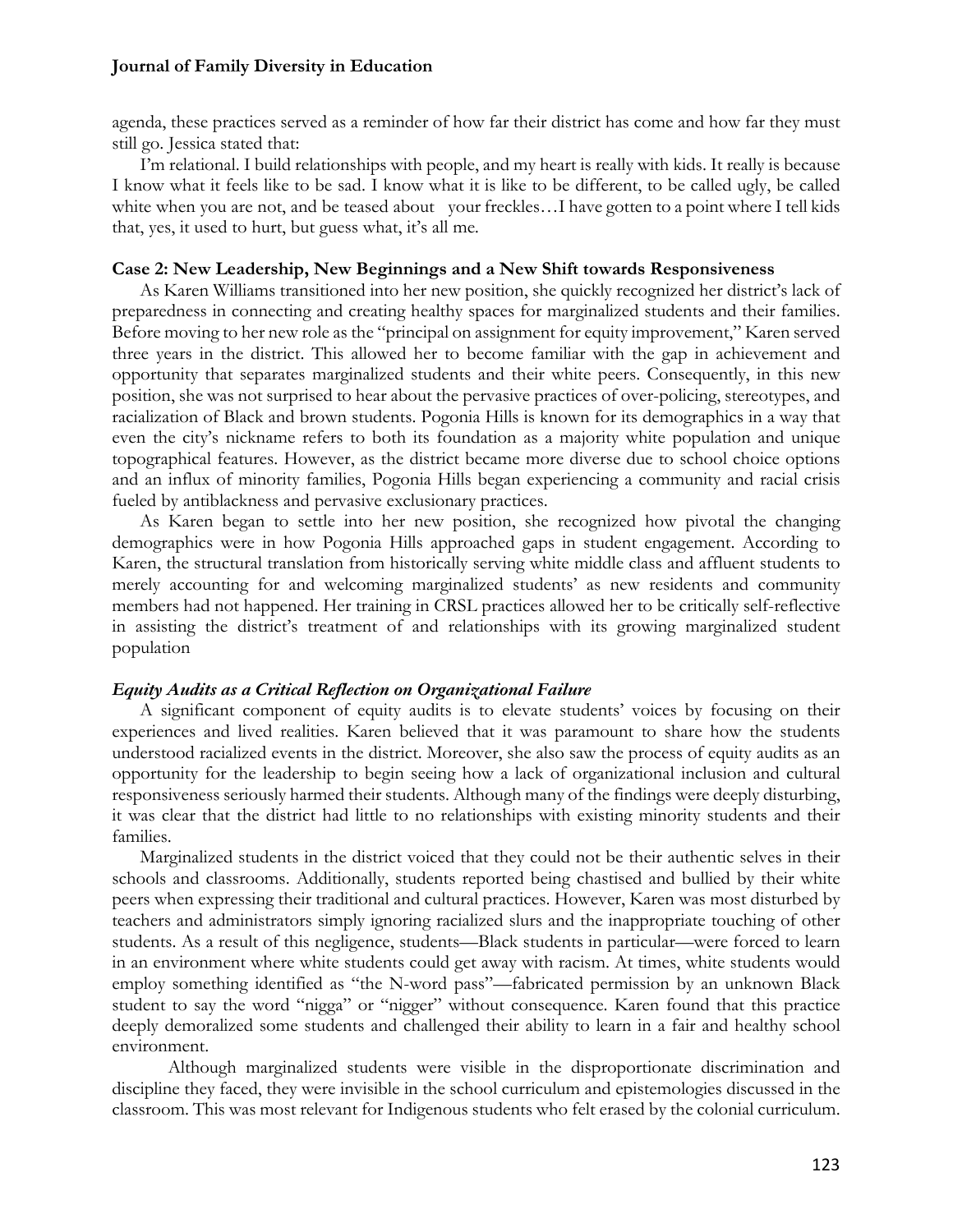One student noted, "You don't hear about any Natives. Like, what happened to them? They don't teach it at all. Natives are only mentioned in passing." In addition, when striving for high academic achievement, marginalized students were cast as unintelligible by teachers and administrators. One student accounted the following:

I took an honor class…I walked in there first day and it was all white…I felt really uncomfortable…one day the teacher came up to me and said, "I don't think this is right class for you." I said, what do you mean? He said, "take a look around." and I said, they are all white, and he said, "exactly"…he like installed a fear in me of having to do better that has impacted me all throughout my education career.

#### *Moving to Culturally Responsive District Leadership*

In an interview with the local press, Karen indicated the need to change and the district's willingness to make that change a reality. She began to create and repair the relationship between the district and marginalized families through CRSL. This involves engaging with critical consciousness and naming the oppressive practices that the district is enacting upon marginalized students. Karen has further advanced the district by creating an equity and engagement director position and embedding that position within the senior levels of district leadership. Moreover, she intentionally shaped the position in contrast to surrounding districts by targeting students and parents' engagement in a community context. This approach meets them where they are instead of forcing interaction on hostile foreign ground.

Although Pogonia Hills is only beginning its equity journey, its organizational embrace of culturally responsive leadership serves as a tool to disrupt the machinery of harm that pervasively defines marginalized student experiences. For more than two years, we have known Karen and watched her support student development through practices such as equity audits, YPAR, and direct outreach to marginalized communities. Moreover, we have seen Karen use these organizational tools as an opportunity to challenge stagnate, outdated thinking within her district. While there is still considerable work to be completed, we can see how the groundwork is being laid for both the academic and social-emotional success of all students.

#### **Discussion**

In the case study examples, we see differential degrees of effectiveness in response to racialized incidents. Since Jessica and her team have demonstrated their continued commitment to marginalized communities and families over many years, they are better positioned to bridge the gaps between families and the school district. In comparison, Pogonia Hills Schools are still in the beginning of their journey. This difference is significant. We argue that schools with CRDLs can better respond to racial incidents, crises, conflicts, and injustices than schools without these leaders. The relationships cultivated by the CRDLs establish communication pathways with school leaders who may not have prior relationships with or access to these families and communities.

Similarly, we claim that the overall effectiveness of the response to these issues is due to organizational stress tests. Similar to an economic stress test, an organizational stress test reveals issues within the organizational structure. These stress tests encourage the organization to grow stronger and enhance its abilities to weather future crises and incidences. Therefore, the more frequently an organization has responded to racialized incidents and injustices, the more effective their organizational players' capacity will be to function under severe or unexpected pressure. Ray (2019) understands this by examining what he terms the racialized organization and its ability to mobilize social phenomena, such as mobilizing whiteness as an organizational credential or access point for dominant organizational members.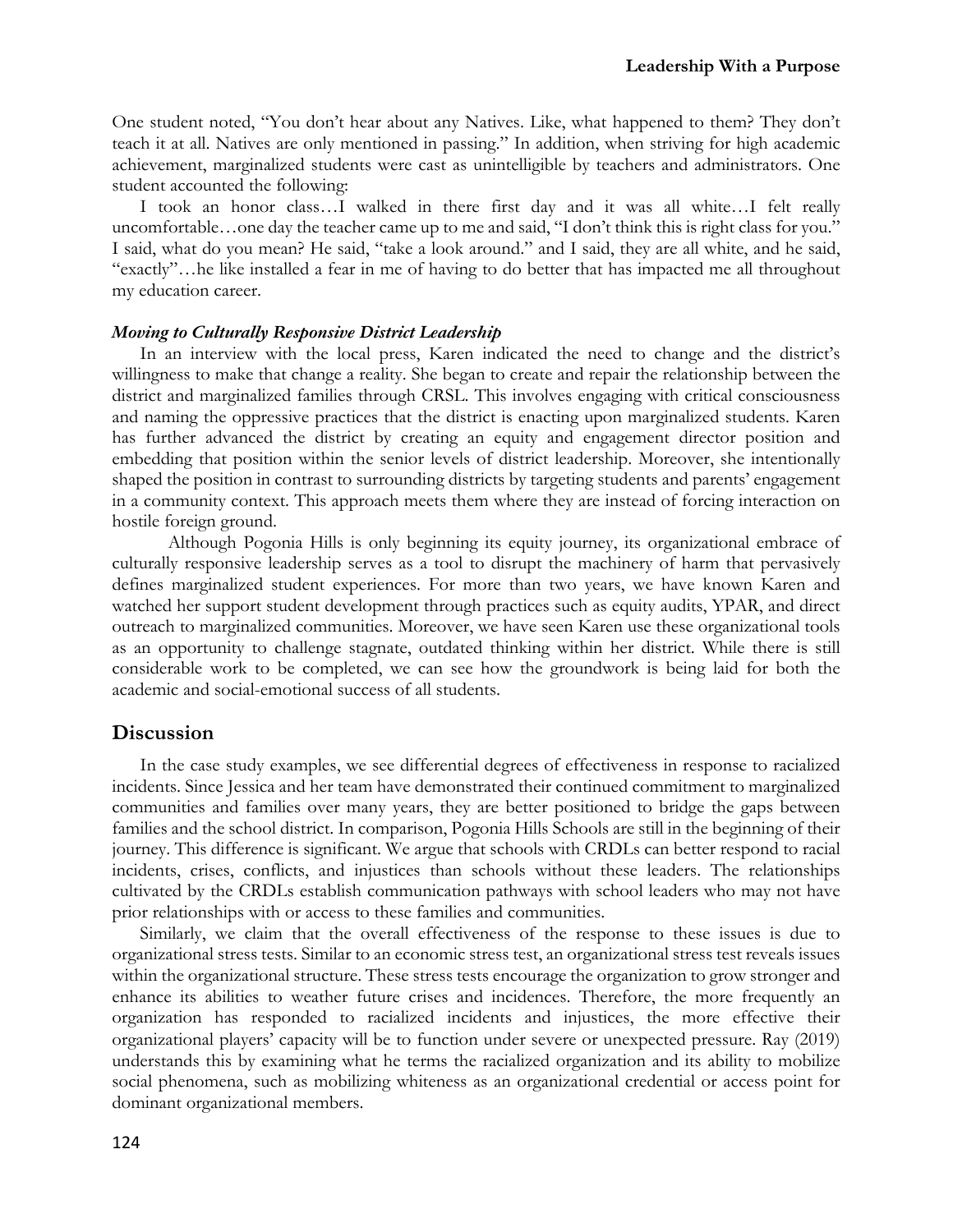However, Khalifa (2018) suggests that system leaders such as Jessica and Karen are positioned within their organizations as system-wide CDRLs who push and pull their districts towards an organizationally-reflective view of marginalized members' conditions and lived experiences. In both cases, leaders practicing CRL through critical self-reflection intentionally shaped and drove their organization to strengthen their marginalized students' social and organizational experience.

#### **Culturally Responsive School District Leadership (CRSDL)**

The DPS Director of Equity and Inclusion, Jessica, has demonstrated her long-standing commitment and ability to develop authentic relationships with minority students and their communities. Through her attentiveness to social cues, Jessica and her team captured these communities' concerns and communicated them to school leadership. Jessica then leveraged her position to facilitate institutional communication pathways between school leadership and marginalized communities and students. It is important to note that Jessica and her team received hostile responses from school workers when they attempted to shift the culture or report incidences that they believed were harmful to minority students. According to Jessica, teachers complained that her team implemented additional bureaucratic layers as a tool to undermine their siloed classroom space. While Jessica expressed her understanding of the teachers' position, she encouraged her liaisons to form a strong working relationship with school leadership, which she felt would translate to a positive relationship with teachers and other staff members.

In contrast, Karen's history of CRL demonstrates how district leaders can grapple with negative minority experiences and histories. Through critical self-awareness, Karen exhibited how leaders can alter their system's trajectory towards a process of culturally responsive organizational change. At the beginning of Karen's CRSL work, the district's values, beliefs, and dispositions did not healthily and responsively serve marginalized students. Karen changed this with her leadership training, as she instituted a process of repeatedly questioning systematic practices and attitudes through critical consciousness. This served to begin a process that would disrupt her district's oppressive practices and culture. Her leadership team began developing the district's strategic vision for the anticipated multiethnic and multicultural district they were becoming.

#### **Organizational Stress Test**

Both leaders argue that leadership development should focus on a process of forward-thinking capacity building that intentionally prepares their organizations to be resilient when racialized incidents occur. For Karen, her reflection on her district's neglect to recognize the significance of culture and racism, principally how it influenced their organizational structures, served as a powerful example of how deliberate processes hurt students by not challenging power and organizational inertia. Her CSL training led her to understand that organizations have agents within them who produce operations of interrelated processes, actions, and meanings that result in practices that maintain social inequalities (Acker, 2006).

Khalifa (2018) regards the disruptions of these operations as a critical juncture that leaders must examine when developing CRL to create a long-lasting and responsive institutional foundation. Both Jessica and Karen understand their roles as unmasking the structural machinery of whiteness, which is the residue of an earlier incarnation of their district's culture and practices. For Jessica, she unmasked this issue through her attention to marginalized students' social signals and how they serve to identify organizational blind spots. Jessica's critical work requires her to situate herself between teachers and staff who may not be ready for a changing organization and students and families harmed by a lack of organizational equity. Jessica's office carefully navigates and tailors its organizational goals of pushing and pulling actors towards a lasting and responsive foundation.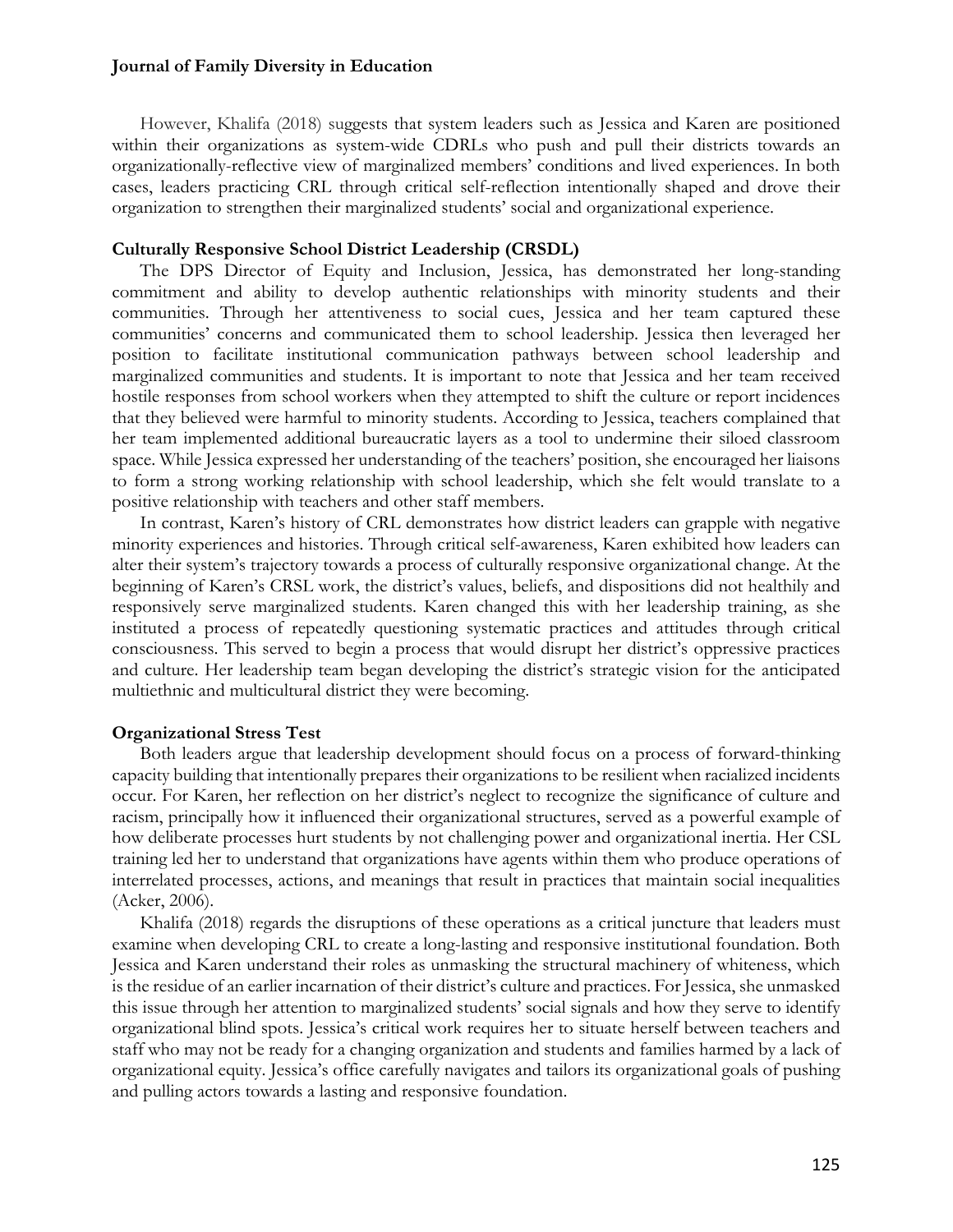Moreover, we regard Karen and Jessica's work as contributing to an organizational stress test through their leadership work that uses systematic breakdowns and activities (i.e. racial, equity and social differences) to prepare the organization's power and capacity to learn from mistakes and move forward within the new organizational paradigm. Moreover, we regard Karen and Jessica's ability to recognize, metabolize, and move forward with the new knowledge learned from the organizational breakdown as also preparing their school system to function better under severe or unexpected pressure. By laying the systematic groundwork of CRL, both leaders have strategically prepared actors within the district to grapple with future organizational crises. Indeed, both featured leaders understand their structural improvement mission is grounded in equity notions that center on aligning new policies, procedures, and equity values (Ladson-Billings, 1995). Moreover, their practices of establishing trust with white educators allow them to embrace the histories and raw experiences of their students while simultaneously moving their practice and leadership into a critically reflective and responsive framework. This space of criticality has the effect of authentically building social capital that is key to benefiting all students.

#### **Culturally Responsive District Leader Effectiveness**

The two CRDL cases demonstrate how these leaders have responded to the challenges of racialized incidents and other crises. We argue that organizational stress tests explain the effectiveness of their responses. By highlighting both cases, we aim to illustrate that CRL is an intentional practice that requires collaboration with minority communities and families, attentive listening, strategic thinking, and a willingness to advocate for change. These instances demonstrate how district leaders can employ CSL practices to create equitable solutions to racialized incidents within their school districts.

These actions also illustrate two critical components of CRDL: 1) systematically centering the concerns and voices of minoritized students and communities; and 2) communicating these concerns with school leadership to advocate for and promote dynamic systemic action for school improvement. This concept goes beyond the localized school building to the systemic leadership level and leaders who have a complete view of the systems' workings and operations. In the business field, this level of leadership is designated as "C-suite leadership." Moreover, these featured change agents demonstrate how district leaders can employ culturally responsive practices across systems to create equitable solutions to racialized incidents within their school districts. Indeed, we see these leaders as establishing synergistic communication pathways (two-way communication pathways) between minoritized communities, families, and school leaders, that enables school districts to be more responsive to different issues and concerns that fell into what scholars like Banwo (2020), term leader's cultural blind spots.

#### **Implication for Practice**

As district leaders attempt to implement positive changes, they must rely on relationships with the community if they hope to establish and promote culturally responsive organizations. In this research project, community relationships allowed district-level leaders to leverage community knowledge in ways that infused cultural responsiveness throughout different programs and structures. This phenomenon has deep implications for school leadership practice, as it explicitly calls on district leaders to institutionalize practices and policies. At a broad level, this research suggests that a cadre and network of cultural workers are needed to establish relationships and shift institutional practices.

These cultural liaisons must reflect the backgrounds of minority students. Due to the reproductive nature of white supremacist thinking, which is prevalent throughout a number of school structures, some cultural workers also need to examine and address white social and racial framings. Finally, leadership practices must always be critically self-reflective to allow educators to learn how to make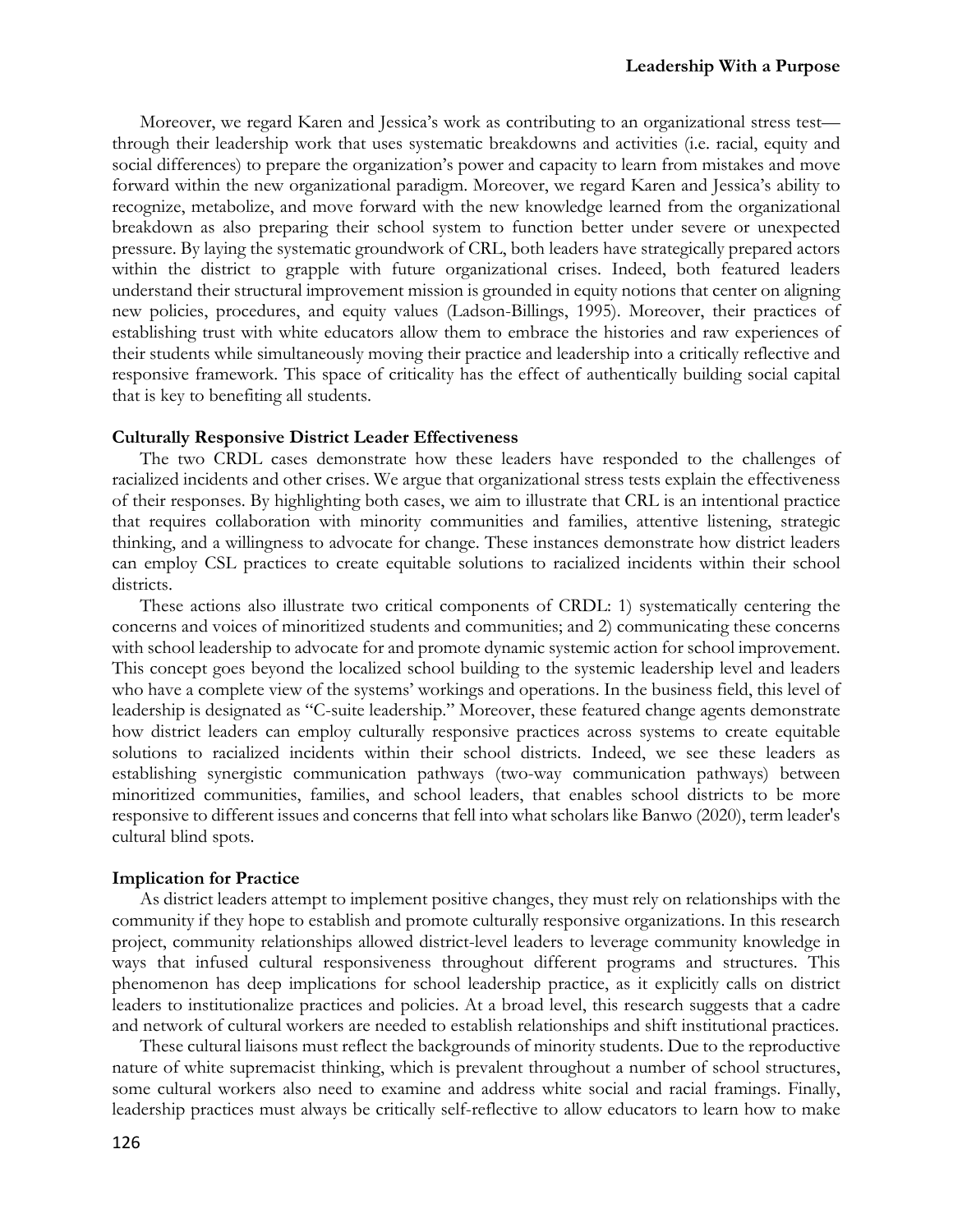schools more inclusive. Awareness of practices of oppression that are automatically reproduced must be highlighted by elevating community perspectives and voices. Equity audits, community listening forums, frequent trips to the communities in service, and culturally responsive school leadership training are all strategies that can be undertaken to improve education for minority students.

### **References**

- Acker, J. (2006). Inequality Regimes Gender, Class, and Race in Organizations. *Gender and Society, Vol. 20, No. 4*, pp. 441-464.
- Apple, M. W. (2004). *Ideology and Curriculum.* Milton Park, Abingdon, Oxfordshire: Routledge Publishing.
- Asante, M. K. (1991). The Afrocentric idea in education. *The journal of negro education*, *60*(2), 170-180.
- Banwo, B. (2020). *African Communitarianism as Black Student Motivation: An Institutional Exploration of Collectivism in African-Centered Education (Unpublished doctoral dissertation).* Minneapolis, MN: University of Minnesota. Retrieved from University of Minnesota.
- Berger, P. L., & Luckmann, T. (1967). *The Social Construction of Reality: A Treatise in the Sociology of Knowledge.* New York: Anchor Books.
- Colombo, M. G., Grilli, L., & Piva, E. (2006). In Search of Complementary Assets: The Determinants of Alliance Formation of High-Tech Start-Ups. *Research Policy*, 1166- 1199.
- Cortina, L. M. (2008). Unseen Injustice: Incivility as Modern Discrimination in Organizations. *Academy of Management Review*.
- Croker, R. (2009). *Qualitative Research in Applied Linguistics: A Practical Introduction.* London: Palgrave Macmillan.
- Dantley, M. E., & Tillman, L. C. (2006). Social justice and moral transformative leadership. *Leadership for social justice: Making revolutions in education*, 16-30. Boston, MA: Allyn & Bacon.
- Demerath, P. (2000). The Social Cost of Acting "Extra": Students' Moral Judgments of Self, Social Relations, and Academic Success in Papua New Guinea. *American Journal of Education*, 196-235.
- Eitle, T. M. (2016). Special Education or Racial Segregation: Understanding Variation in the Representation of Black Students in Educable Mentally Handicapped Programs. *The Sociological Quarterly*, 575-605.
- Elliott, R., & Timulak, L. (2005). Descriptive and interpretive approaches to qualitative research. In J. Miles, & P. Gilbert, *A handbook of research methods for clinical and health psychology* (pp. 147- 159). Oxford: Oxford University Press.
- Groysberg, B., Lee, J., Price, J., & Cheng, J.-J. (January-February 2018). The Leader's guide to corporate culture. *Harvard Business Review*.
- Gooden, M. A. (2005). The role of an African American principal in an urban information technology high school. Educational Administration Quarterly, 41, 630–650. doi:10.1177/0013161X04274273
- House, R. M., & Hayes, R. L. (2002). School Counselors: Becoming Key Players in School Reform. *Professional School Counseling*.
- Howland, A., Anderson, J. A., Smiley, A. D., & Abbott, D. J. (2006). School Liaisons: Bridging the Gap between Home and School. *School Community Journal*, 47- 68.
- Irby, D. J. (2014). Revealing Racial Purity Ideology: Fear of Black–White Intimacy as a Framework for Understanding School Discipline in Post-Brown Schools. Educational Administration Quarterly, 50(5), 783–795. https://doi.org/10.1177/0013161X14549958
- Ishimaru, A. M., Torres, K. E., Salvador, J. E., Lott, J., Williams, D. M. C., & Tran, C. (2016). Reinforcing deficit, journeying toward equity: Cultural brokering in family engagement initiatives. *American Educational Research Journal*, *53*(4), 850-882.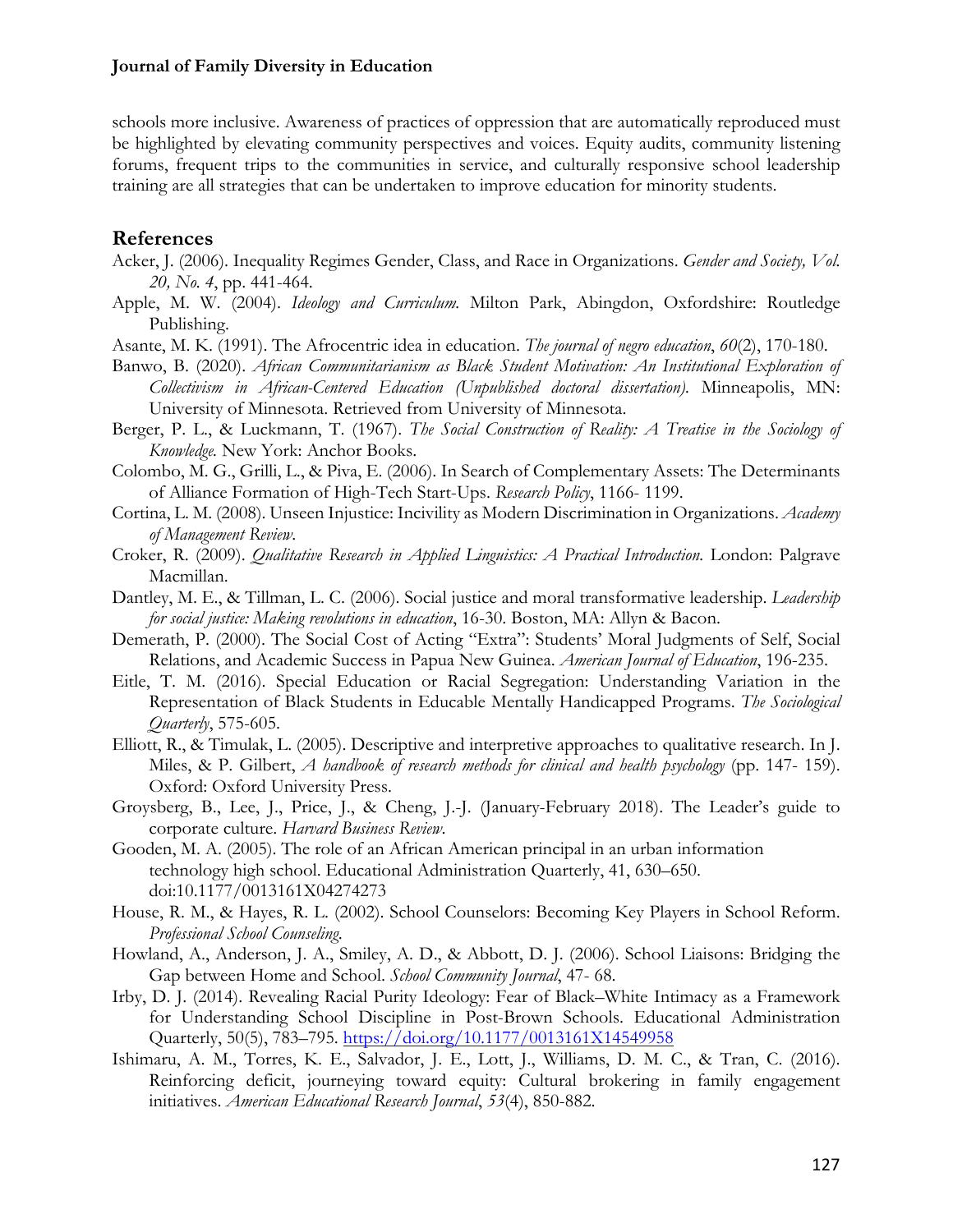Khalifa, M. (2018). *Culturally Responsive School Leadership.* Cambridge: Harvard Education Press.

- Khalifa, M. A., Gooden, M. A., & Davis, J. E. (2016). Culturally Responsive School Leadership. *Review of Educational Research*, 1272-1311. Retrieved from https://experts.umn.edu/en/publications/culturally-responsive-school-leadership-a-synthesisof-the-litera
- Ladson-Billings, G. (1995). Toward a Theory of Culturally Relevant Pedagogy. *American Educational Research Journall, Vol. 32, No. 3. (Autumn, 1995)*, pp. 465-491.
- Lane, K. L. (2017). Building Strong Partnerships: Responsible Inquiry to Learn and Grow Together: TECBD–CCBD Keynote Address. *Education and Treatment of Children*, 57- 618.
- March, J. G. ( January 1991). Exploration and Exploitation in Organizational Learning. *Organization Science*, p71-87.
- Marquis, C., & Tilcsik, A. (2017). Imprinting: Toward a Multilevel Theory. *Academy of Management Annals*.
- Martinez-Cosio, M., & Iannacone, R. M. (2007). The Tenuous Role of Institutional Agents: Parent Liaisons as Cultural Brokers. *Education and Urban Society. Volume: 39 issue: 3*, 349-369.
- McKenzie, K. B., Christman, D. E., Hernandez, F., Fierro, E., Capper, C. A., Dantley, M., . . . Scheurich, J. J. (2008). From the field: A proposal for educating leaders for social justice. *Educational Administration Quarterly*, *44*, 111–138. doi:10.1177/0013161X07309470
- Martinez-Cosio, M., & Iannacone, R. M. (2007). The Tenuous Role of Institutional Agents: Parent Liaisons as Cultural Brokers. Volume: 39 issue: 3, Volume: 39 issue: 3. *Education and Urban Society*, 349-369.
- Nolan, B., & Palazzolo, L. (2011). New Teacher Perceptions of the "Teacher Leader" Movement. *NASSP Bulletin. v95 n4*, 302- 318.
- Nowicki, J. M. (2018). *K-12 Education: Discipline Disparities for Black Students, Boys, and Students with Disabilities. Report to Congressional Requesters.* Washington, DC: US Government Accountability Office. Retrieved from https://files.eric.ed.gov/fulltext/ED590845.pdf
- Piert, J. (2015). *Alchemy of the Soul: An African-centered Education (Black Studies and Critical Thinking).* New York: Peter Lang Inc., International Academic Publishers.
- Ray, V. (2019). A theory of racialized organizations. *American Sociological Review*, *84*(1), 26-53.
- Riehl, C. J. (2000). The principal's role in creating inclusive schools for diverse students: A review of normative, empirical, and critical literature on the practice of educational administration. *Review of Educational Research*, *70*, 55–81.doi:10.3102/00346543070001055.
- Shields, C. M. (2019). *Becoming a Transformative Leader: A Guide to Creating Equitable Schools (Eye on Education).* London: Routledge & CRC Press.
- Smiley, A. D., Howland, A. A., & Anderson, J. A. (2008). Cultural Brokering as a Core Practice of a Special Education Parent Liaison Program in a Large Urban School District. *Journal of Urban Learning, Teaching, and Research. v4*, 86- 95.
- Stinchcombe, A. (1965). Social Structure and Organizations. *Handbook of Organtzatlons*, 142-193.
- Vavrus, F., & Cole, K. (2002). "I didn't do nothin" ': The discursive construction of school suspension. *The Urban Review*, 87- 111.
- Villa, R. A., Thousand, J. S., Meyers, H., & Nevin, A. (1996). Teacher and Administrator Perceptions of Heterogeneous Education. *Exceptional Children*, 29- 45.
- Watkins, W. H. (2001). *The White Architects of Black Education: Ideology and Power in America, 1865–1954.* New York: Teachers College Press.
- Weiss, C. H., & Cambone, J. (1994). Principals, Shared Decision Making, and School Reform. *Educational Evaluation and Policy Analysis. 16(3)*, 287–301.